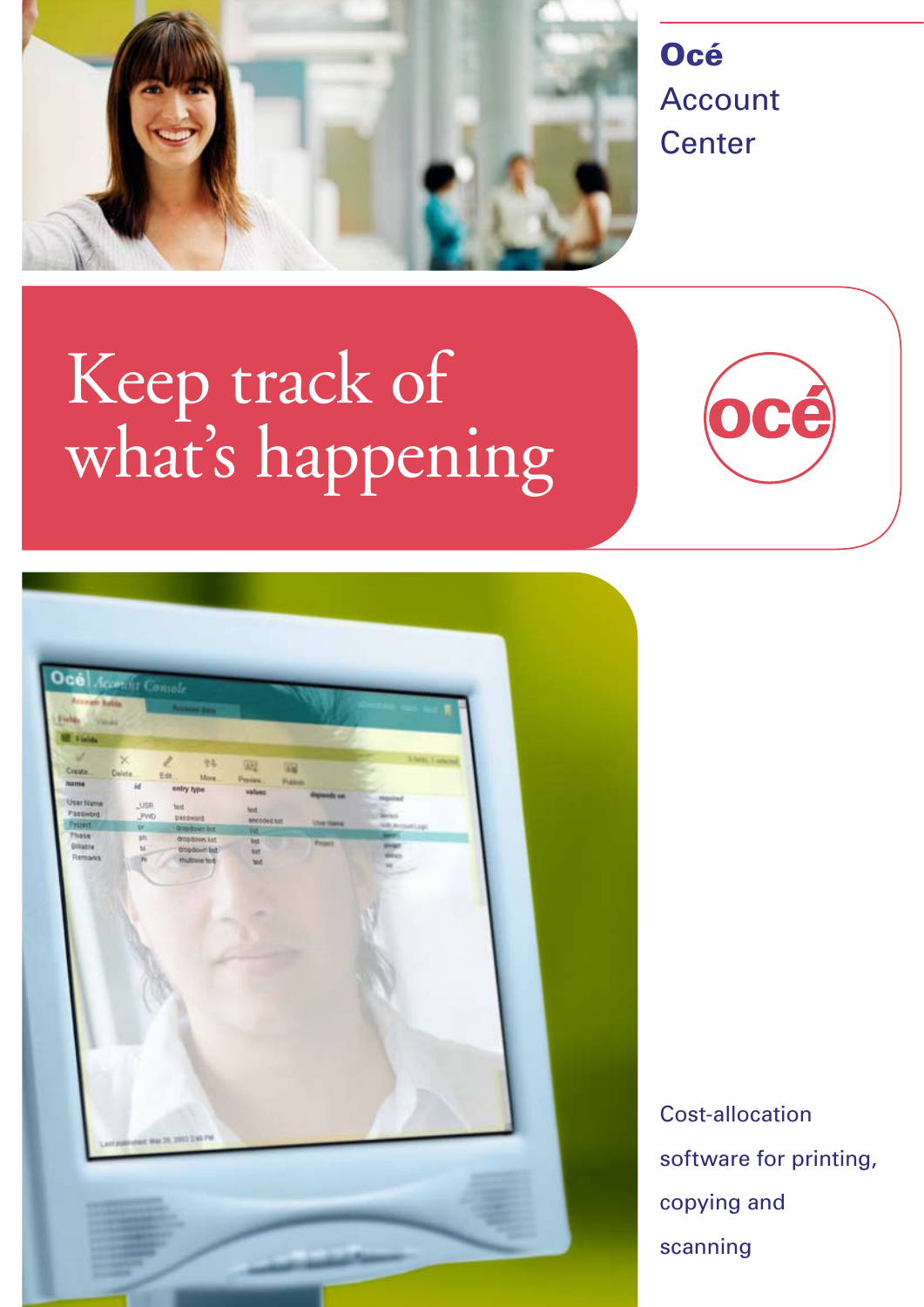## Keep track of what's happening

To maximise returns from your wide format systems, you need to keep track of how they're used. And make sure costs are allocated to the right users, departments and projects.

Océ Account Center makes it easy to do that. By keeping track of printing, copying and scanning, it helps you turn those costs into chargeable income.

## Maximises income and ensures cost reimbursement

With Océ Account Center you can take a significant step to change your document services from costs into profits. By enabling cost allocation and reimbursement for all printing, copying and scanning jobs, it maximises income and ensures all work is charged to the appropriate user, department or project. So not only are all costs covered, but at the same time return on investment in your printing systems is significantly increased.

## Controls access to your TDS wide format systems

The software enforces entry of valid account information before the system can be used. So only authorised people are able to print, copy or scan-to-file. In addition, Océ Account Center provides accurate information on system usage. Océ Account Center is designed specifically for use with one or more Océ TDS series wide format devices.

#### Easy operation from workstation or local control panel

Océ Account Center offers easy operation from users' workstations. Users can easily enter their account information and print to TDS devices directly from their workstations. Or for copying and scanning, they can enter account and job information at the system's front panel.

IT / Network Administration *'With all the jobs we handle, it's vital that we have a reliable way to make sure the costs are charged to where they belong'*

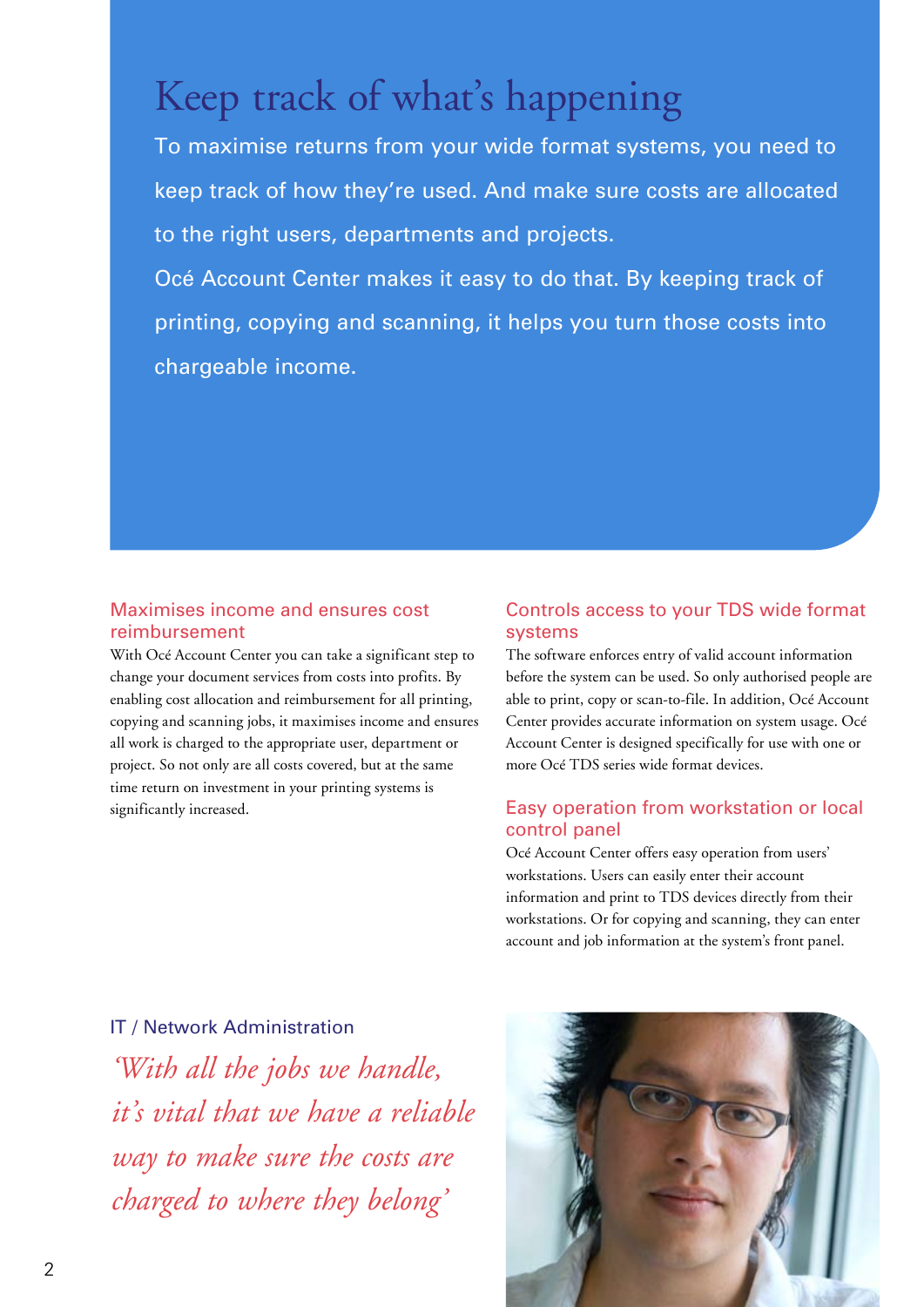## Océ Account Center

## Cost-allocation software for printing, copying and scanning



### Freely definable accounting fields and values

Océ Account Center fits in with your company's working procedures, and not the other way round. All accounting fields and values are fully customisable, so you can define them to match your company's users, departments, projects and jobs. You can also configure system behaviour freely by defining authorisation and identification requirements, remote access and administration settings and much more.

#### Full management information on system usage

Océ Account Center is also a source of accurate information on system usage, making it a valuable asset for workload analysis, budgeting, resource planning and other management tasks. Information can be provided the way you want it, for example per TDS device, per type of job, or per user or department.



## Interfaces to third-party reporting packages

Streamlining your work to the greatest possible extent, Océ Account Center is more than just a machine-specific job counter. Thanks to its built-in interfaces to popular third-party packages, it can pass on all the data needed for accounting, billing and reporting purposes. Saving the need for time-consuming and error-prone manual data entry, and improving efficiency right through your document process.

- 1 Administrator defines and distributes account fields and project data base
- 2 Users enter correct account information when submitting jobs to local printers or central printer
- 3 Bookkeeper collects account data and converts to bills